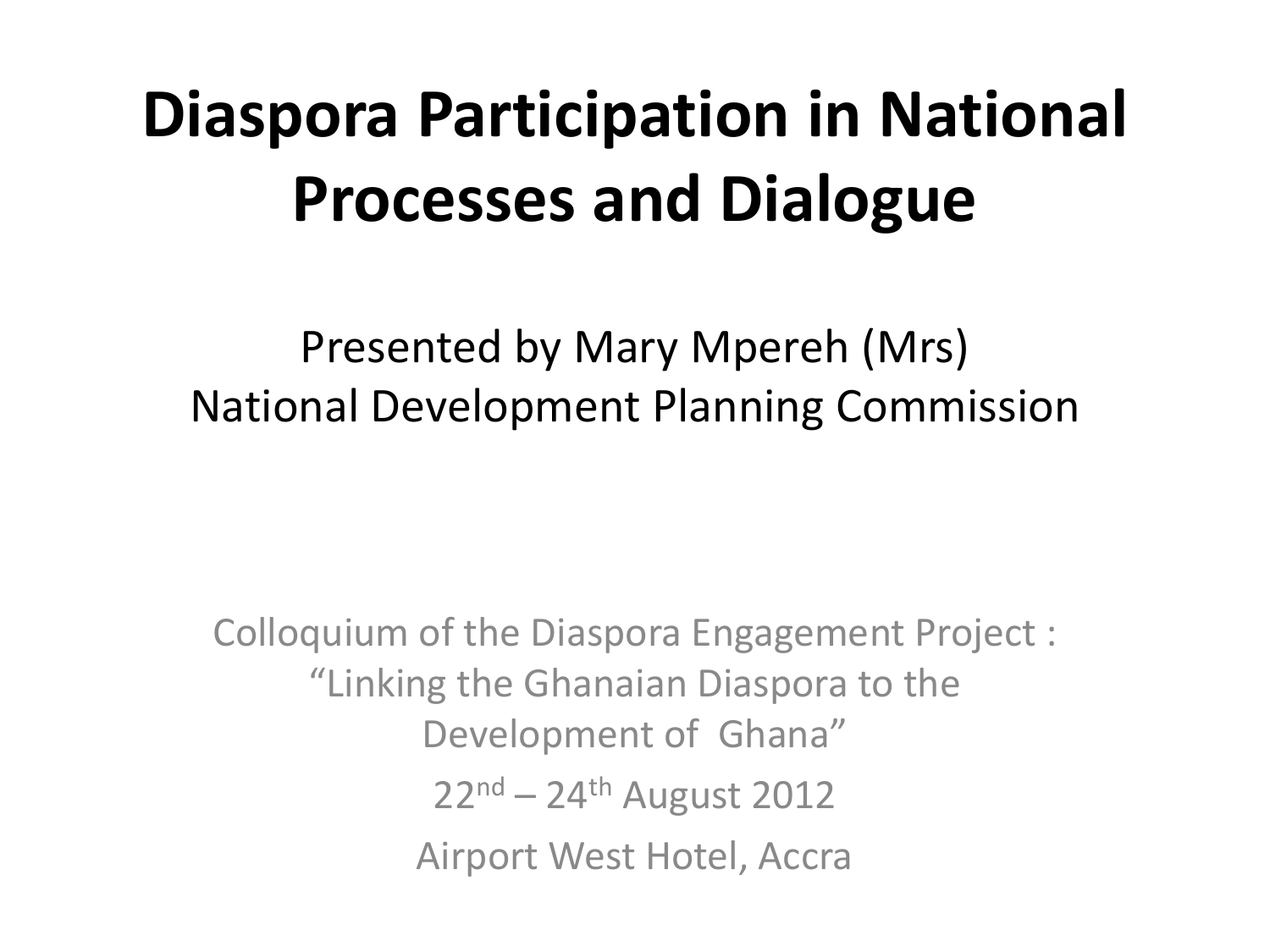## **Outline of Presentation**

- 1. Introduction
- 2. Decentralized Planning System (Act 479; 480)
- 3. Coordinating Mechanisms
- 4. Spaces for Citizen's Participation
- 5. Diaspora Engagement in the Planning Process
- 6. Challenges
- 7. Recommendations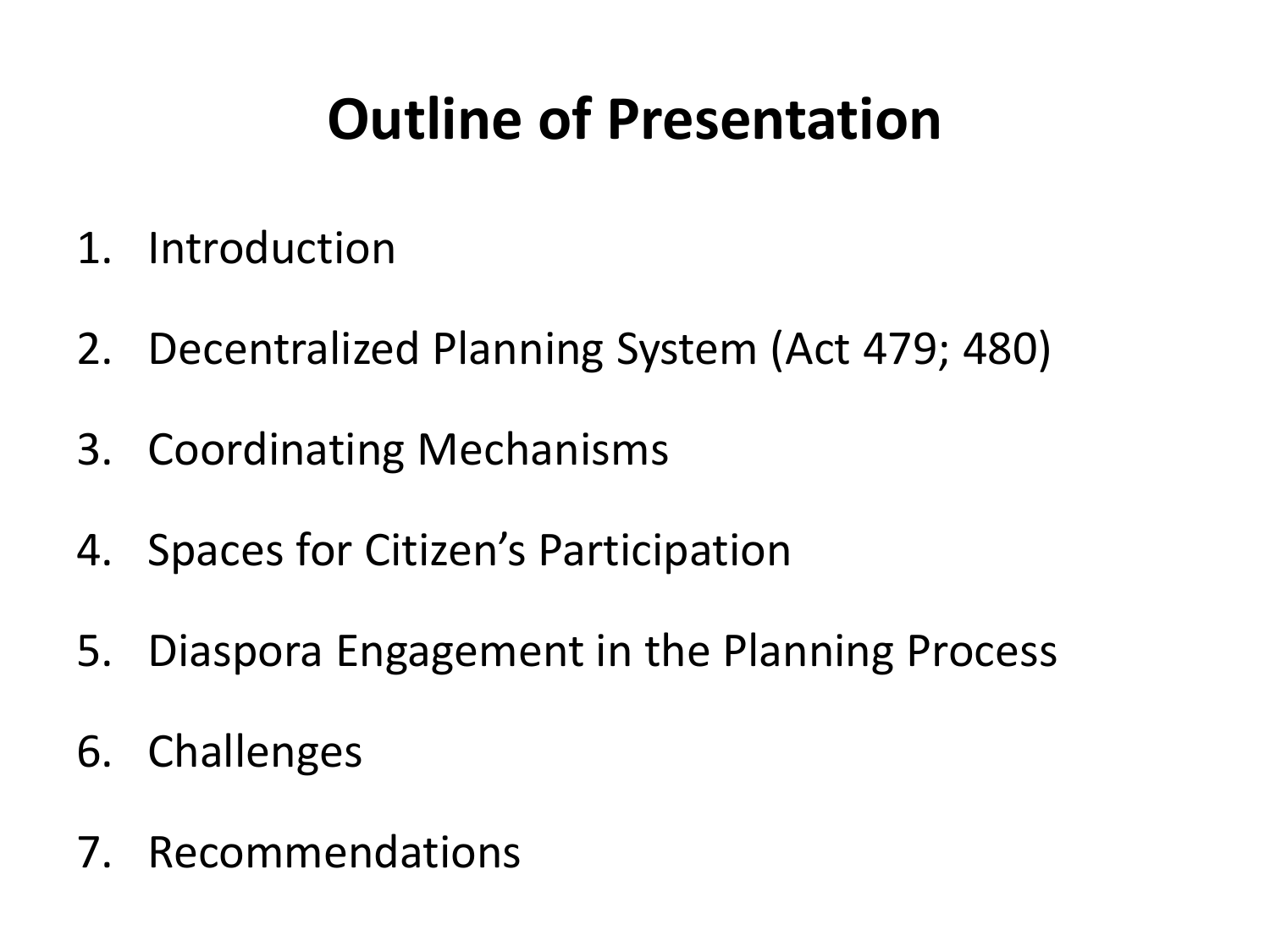## **Introduction**

- 1. The objective of the decentralisation process is to bring Government to the doorstep of the citizenry.
- 2. Participation is the cornerstone of the National Development Planning Process
- 3. Participation as ownership of the development process through engagement of the citizenry with Government institutions to influence policy, planning, financing, monitoring and evaluation of development priorities.
- 4. Effective dialogue is powered by information, continuity and generation of feedback leading to transparency, management of expectations and mutual trust.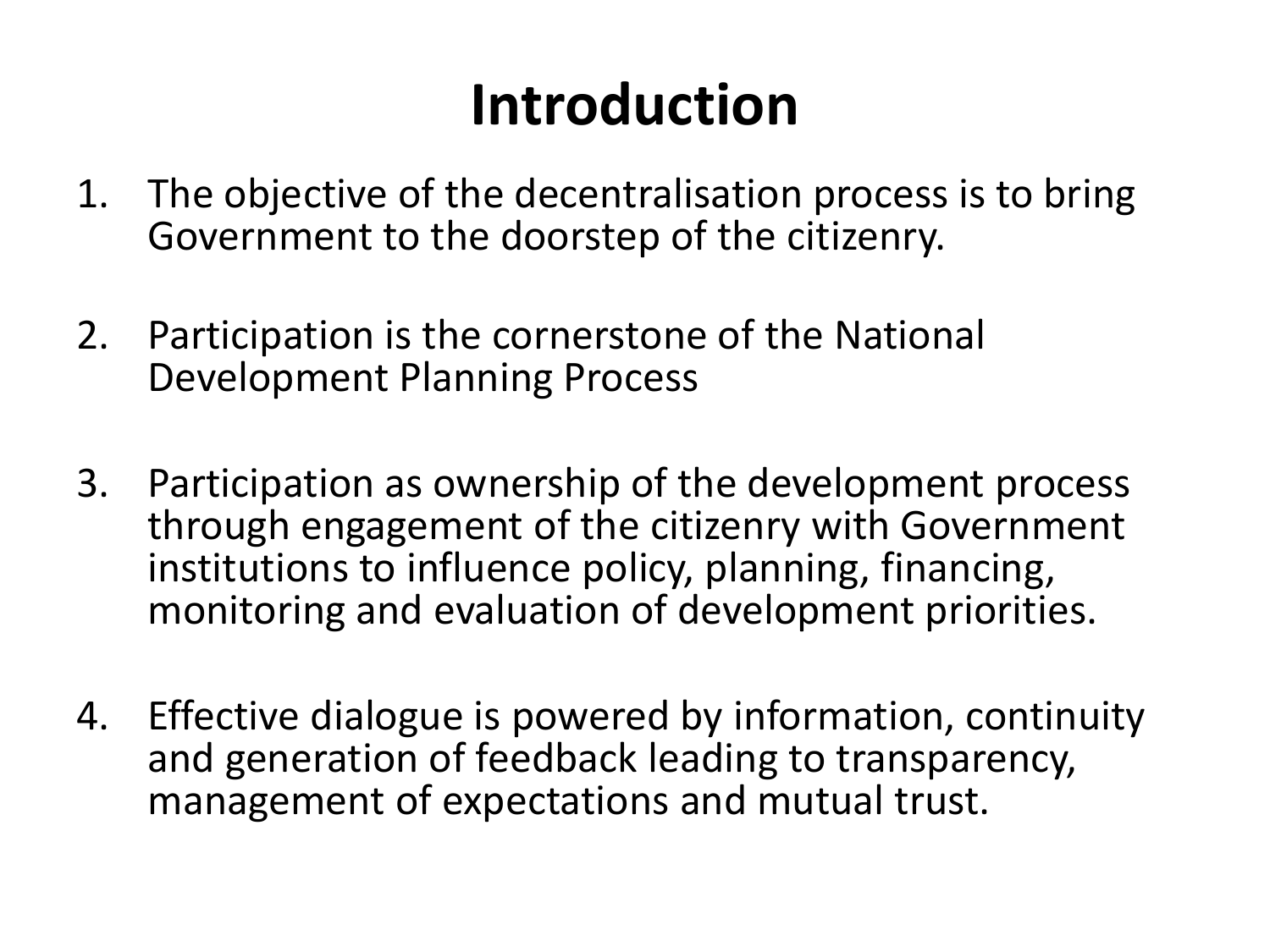#### **The Decentralized Planning System**

- 1. Act 479 (1994) sets up the NDPC as the Apex Body for Coordinating Development Planning in Ghana
- 2. Act 480 (1994) is the Planning System Law
- 3. Civil Service Law (327) functions of Ministries
	- $\triangleright$  Ministries Policy formulation; Monitoring and Evaluation
	- $\triangleright$  Regional Administration Harmonization of Plans and Monitoring of District Assemblies
	- $\triangleright$  District Assemblies Deliberative, Legislative, Planning, Consultative Functions
	- $\triangleright$  Sub-District Structures –Town, Area and Zonal Councils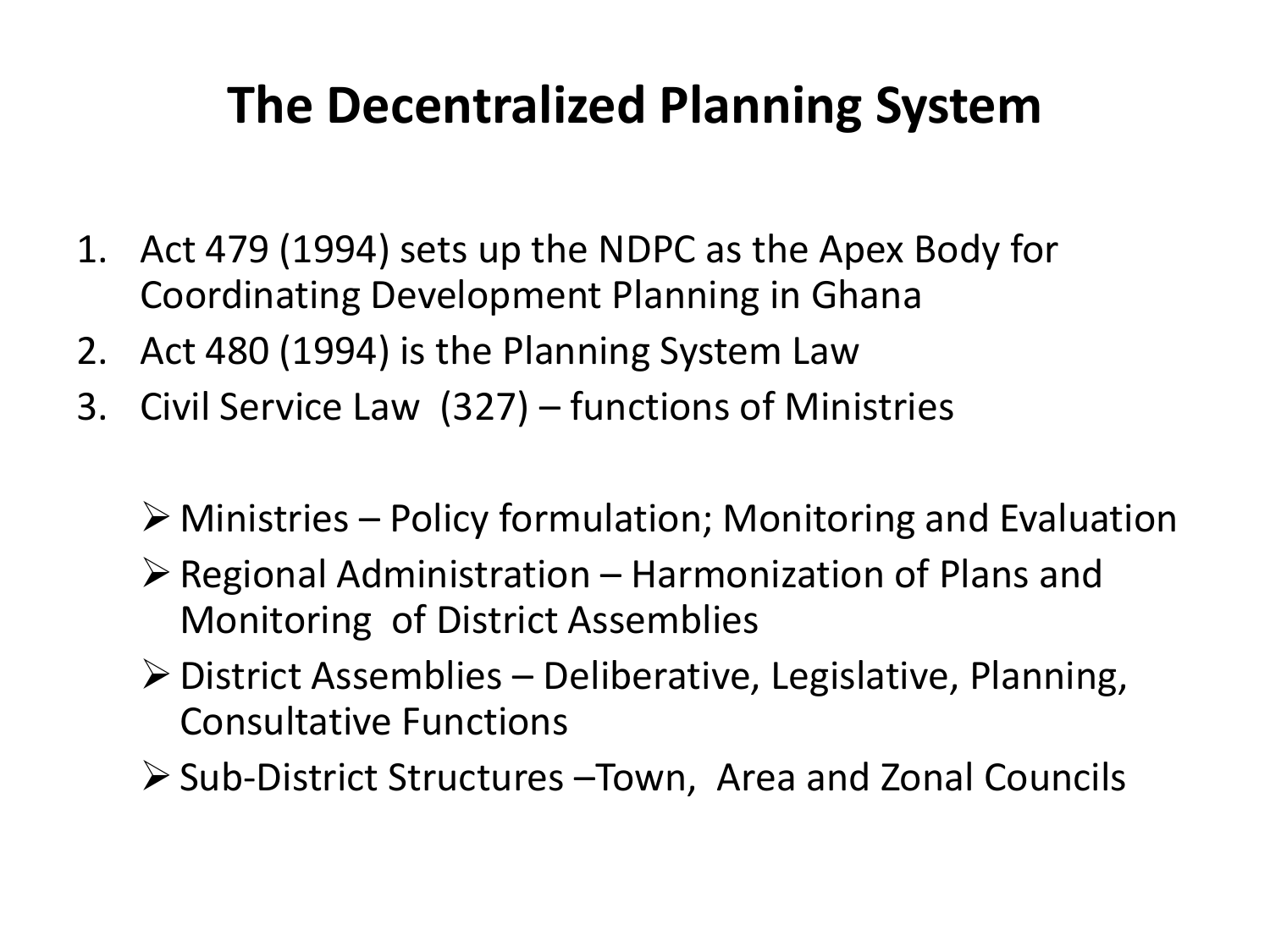### **National Development Planning Commission**

#### **1. Composition**

- Chair, Vice Chair, BOG, MOFEP, GSS, MOTI, regional reps and experts
- Staff Director General Divisions : Policy Planning, M/E

#### **2. Mandate**

- Advise the President, Parliament on development planning policy and strategy
- Coordinate the development and implementation of national development plans
- Keep under constant review, national development plans in the light of prevailing domestic an international economic, social and political conditions and make recommendations for the revision of existing policies and programmes where necessary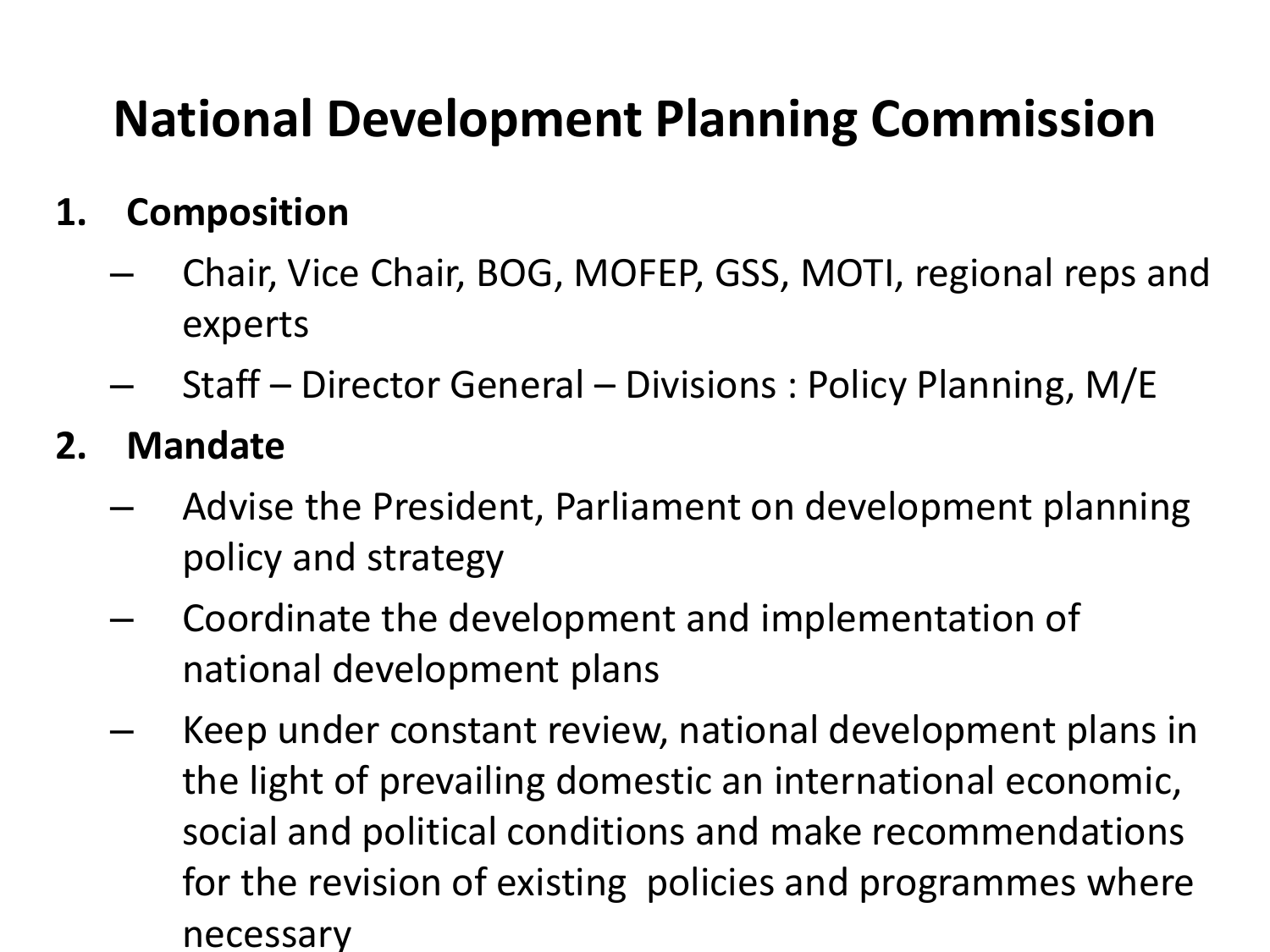### **Coordinating Mechanisms**

 $\dots$  The Planning system is regulated by **Guideline**s or **Legislative** instruments which are issued to **Planning Units** at national, regional and district levels to formulate sector and district development plans, based on the prevailing national development policy agenda.

#### **These Planning Units are:**

- Policy Planning, Monitoring and Evaluation Divisions of Ministries Departments and Agencies
- **Regional Planning Coordinating Units of Regional** Administrations
- **District Planning Coordinating Units of District Assemblies**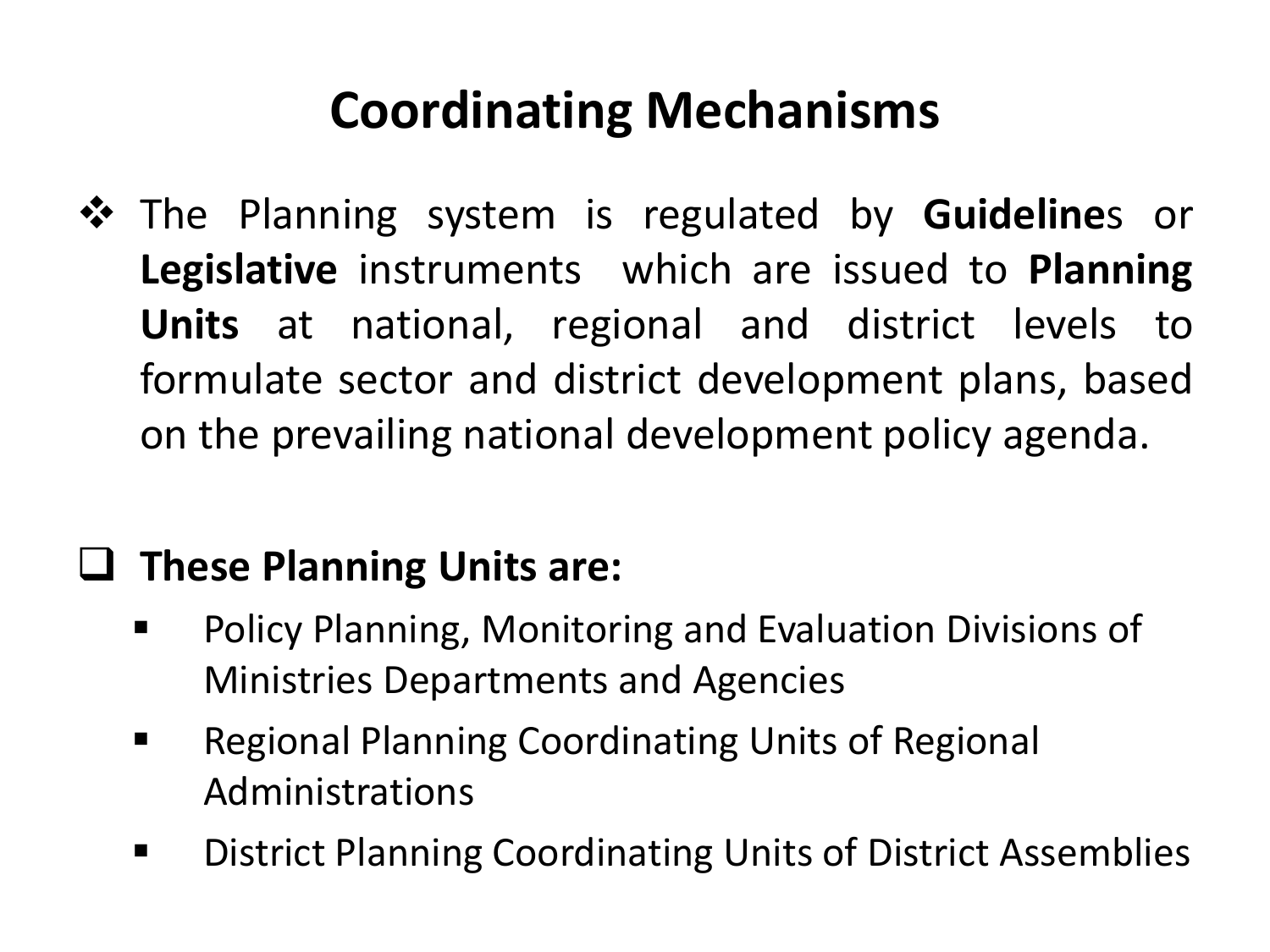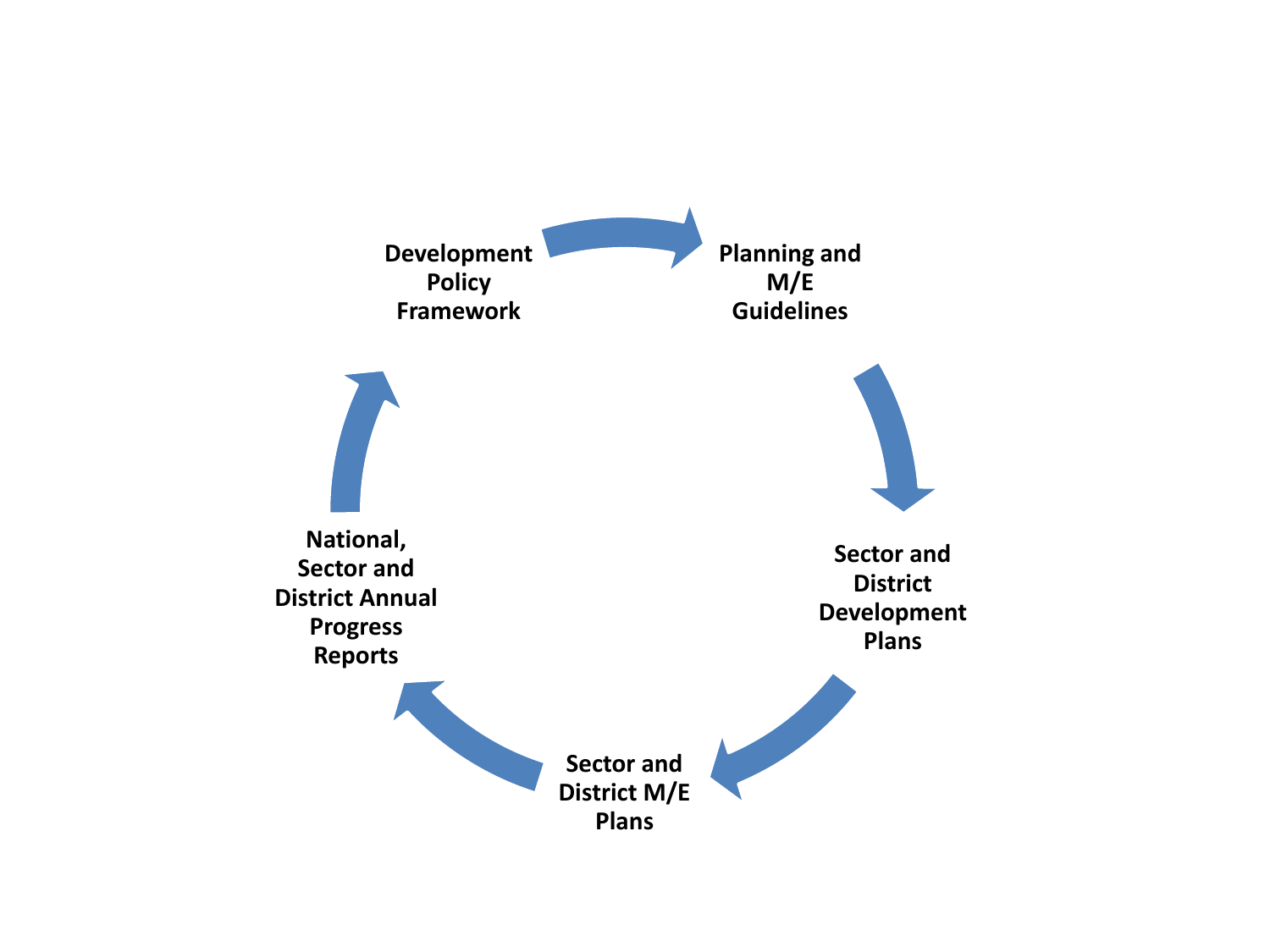#### **Spaces for Citizen's Participation as Per Guidelines/Convention**

- **1. Formulation of a National Development Framework**
	- Cross-Sectoral Planning Groups
	- Public Hearings/Consultation (Call for papers/proposals)
- **2. Sector (Policy) Formulation/Planning** 
	- Stakeholder Consultations
- **3. District Level Planning** 
	- Appraisal phase
	- Planning Workshops
	- Public Hearing/ Consultations and Feedback sessions
- *4. National, Sector and District Budgeting Processes – (participation constrained )*
- **5. Monitoring and Evaluation**
	- National monitoring evaluation groups
	- Regional monitoring and evaluation groups
	- District monitoring and evaluation groups
- **6. Development Communication System**
	- Dissemination of development information
	- Promotion of continual dialogue and feedback to planning units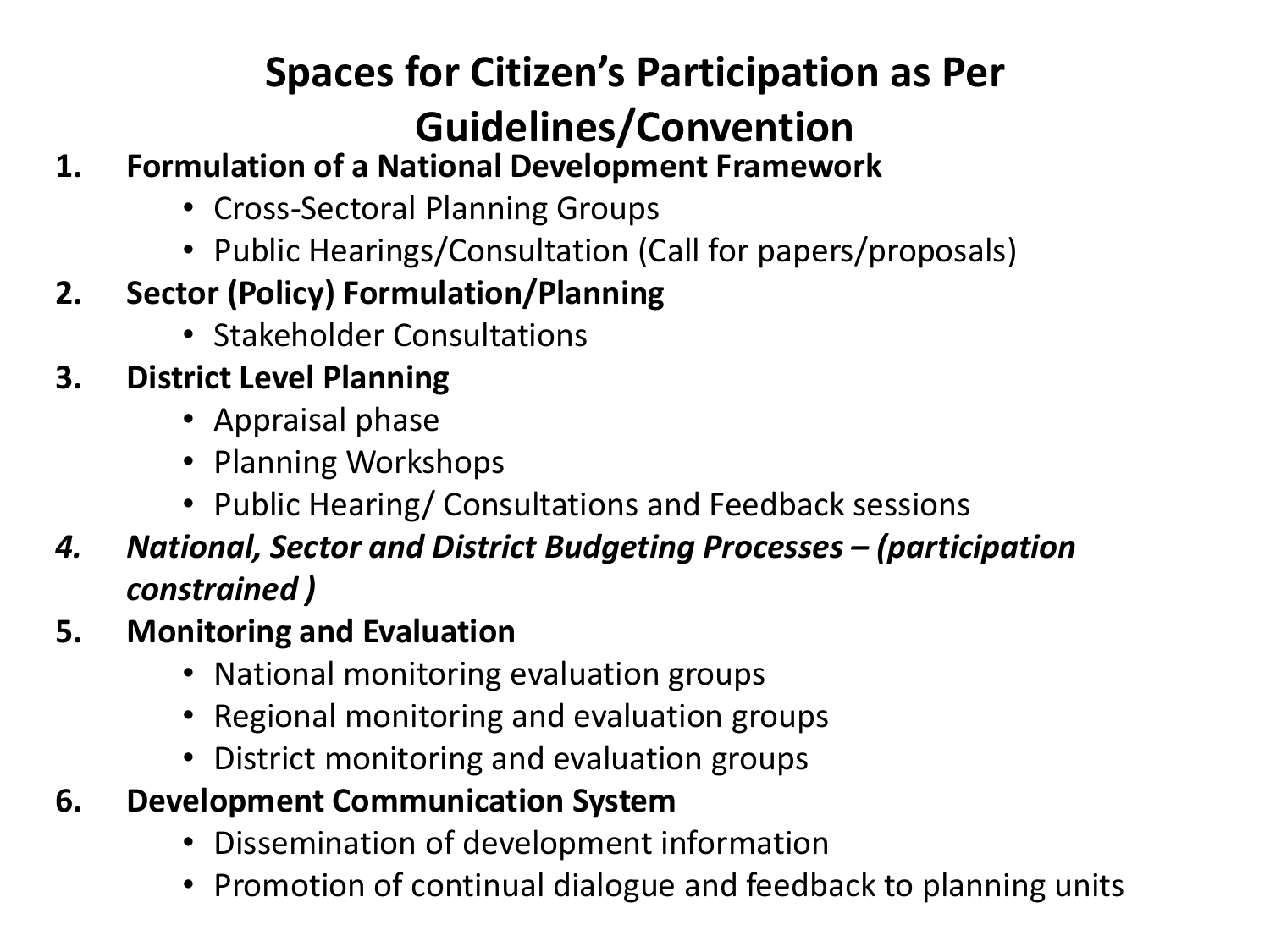#### **Diaspora Engagement in National Development Processes and Dialogue -l**

- Diaspora considered the  $11<sup>th</sup>$  Region of Ghana
- Critical for Ghana's development by right as citizens and as part of our national resource
- Past engagements have revolved around:
	- MFA&RI for consular and other services
	- Presidential visits and engagements
	- **Consultations around the Ghana Poverty Reduction Strategy,**
	- **Constitutional review process**
	- Investment Expos
- Results portend great dividends for Diaspora the Country – political and other rights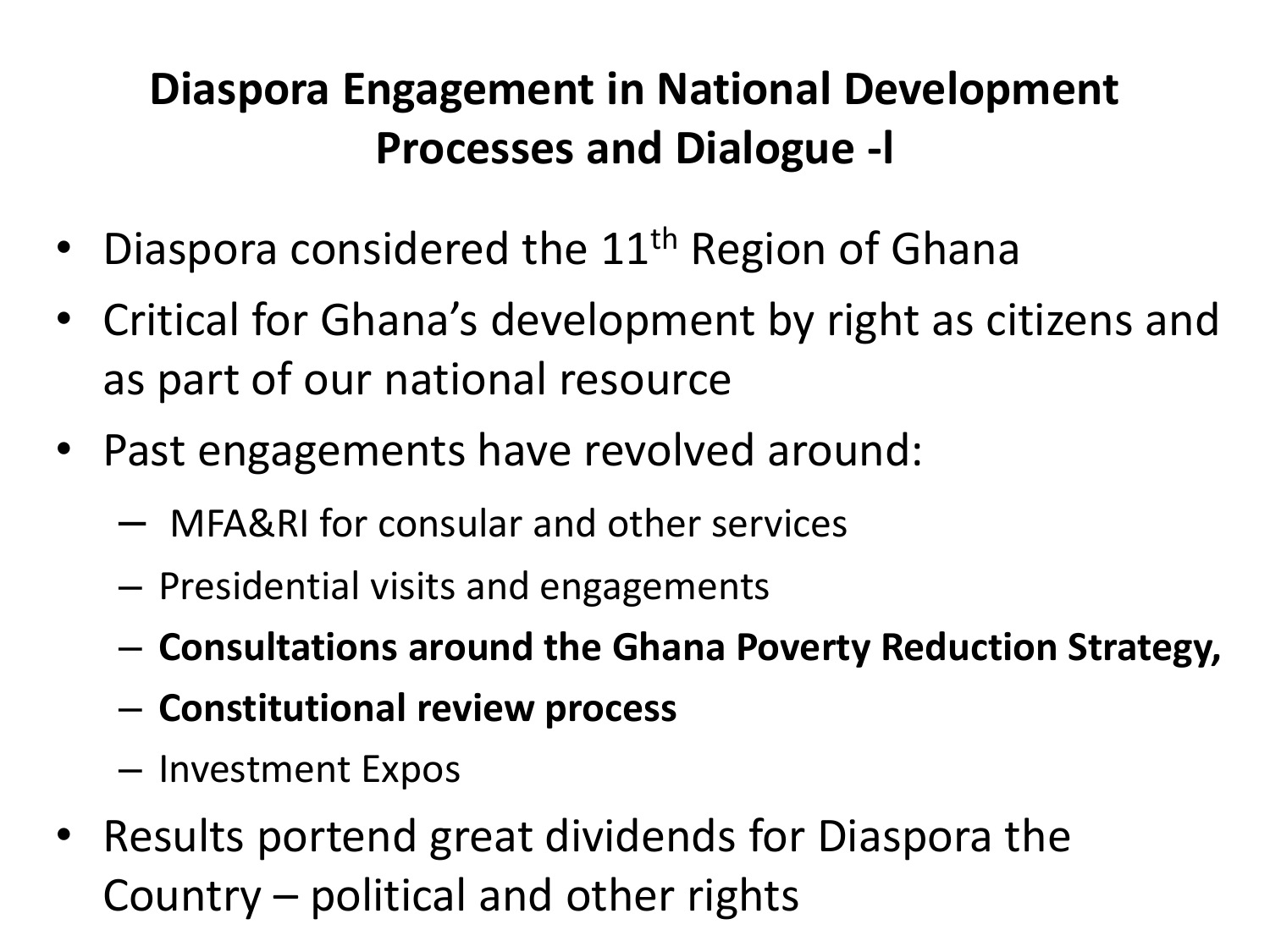### **Diaspora Participation and Dialogue Operationalised**

Participation in **What?** 

- Policy Formulation, reviews
- Planning?

#### **How?**

- NDPC (CSPGs), MDAs policy processes
- Influencing and promoting continual dialogue around specific policy issues
- Implementation (chosen sectors) national, regional and district levels **Who?**
	- NDPC Ministries Departments and Agencies, District Assemblies
	- Private Sector, Research Institutions, Policy Think Tanks, CSOs

#### **When?**

Legislative Instrument to elaborate on planning calendar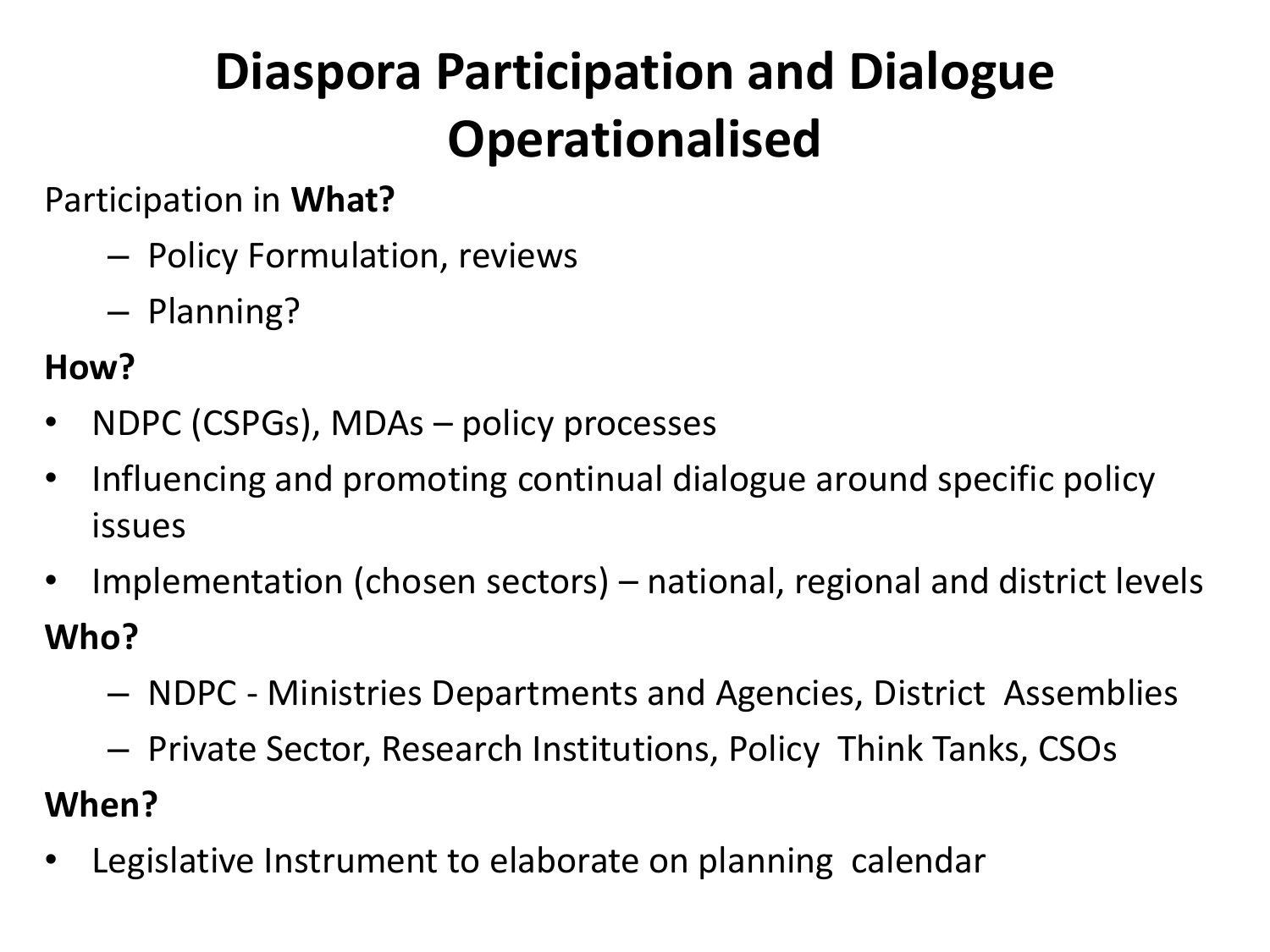### **Diaspora Participation and Dialogue Operationalised**

- Information is a sine qua non for effective dialogue: Diaspora Project – Link with NDPC website – being upgraded into a one stop shop for planning information – national and sector policies, sector and district plans, Annual Progress Reports (national, sector and district)
- Right to information Act potential empowering, managing frustrations and expectations regarding access to information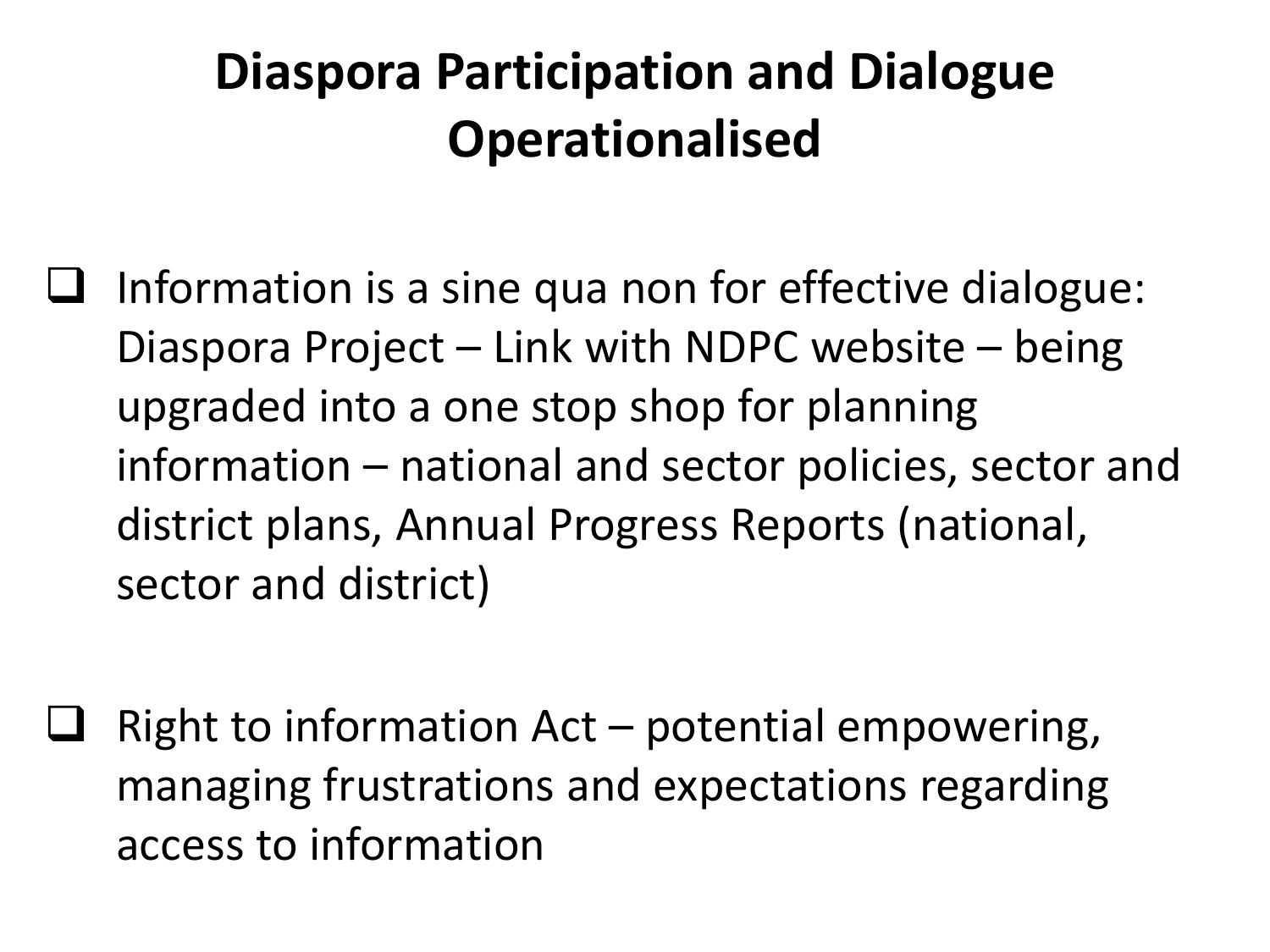# **Challenges**

- Lack a coherent institutional mechanism for both engagement and feedback
- Coherent legal framework and representation
- Lack of a coherent Diaspora Policy and a strategic framework for engagement
- Bridging the spatial/digital divide
- Information Asymmetry
- Diaspora's own organisational resources and capacity (on-line platforms will not work for all) – e.g knowledge of the law; investment opportunities etc.
- Coordination of issues given the myriad of sectors and levels of engagement – national, regional, district and sub-district levels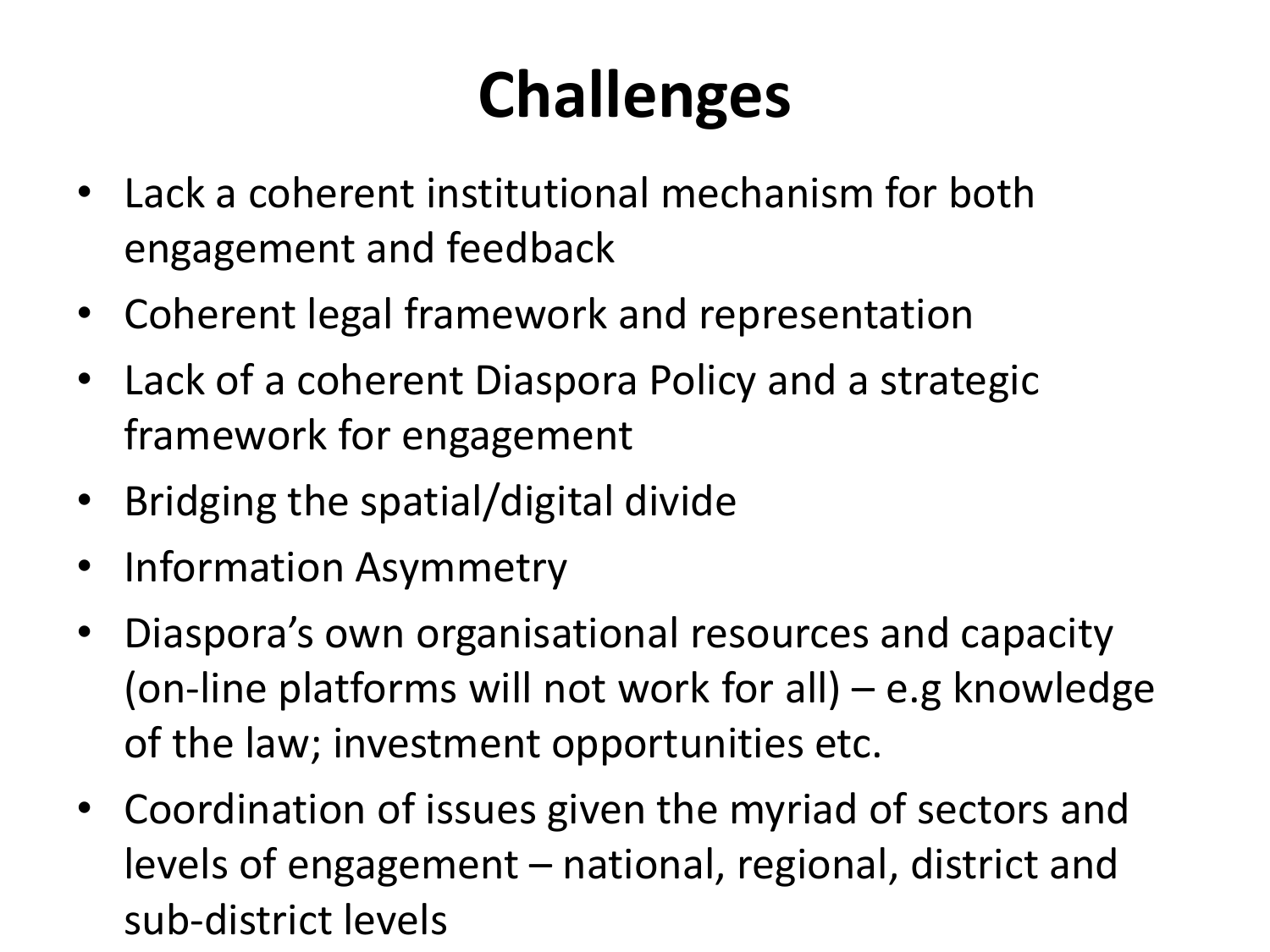- 1. Use existing opportunities
	- Formulation of Long and medium-term development policy frameworks
	- Development of Legislative Instrument on for both the NDPC Law and the Planning System Law
	- Development of sector policies Migration, Social Policy, Child Protection, Nutrition, etc.
- 2. Develop Diaspora Policy and Engagement strategy
- 3. Spatial divide calls for strong ICT/on-line platforms websites with strong public/diaspora interfaces
- 4. Addressing information asymmetries through the diasporas' own and organisational and communication capacities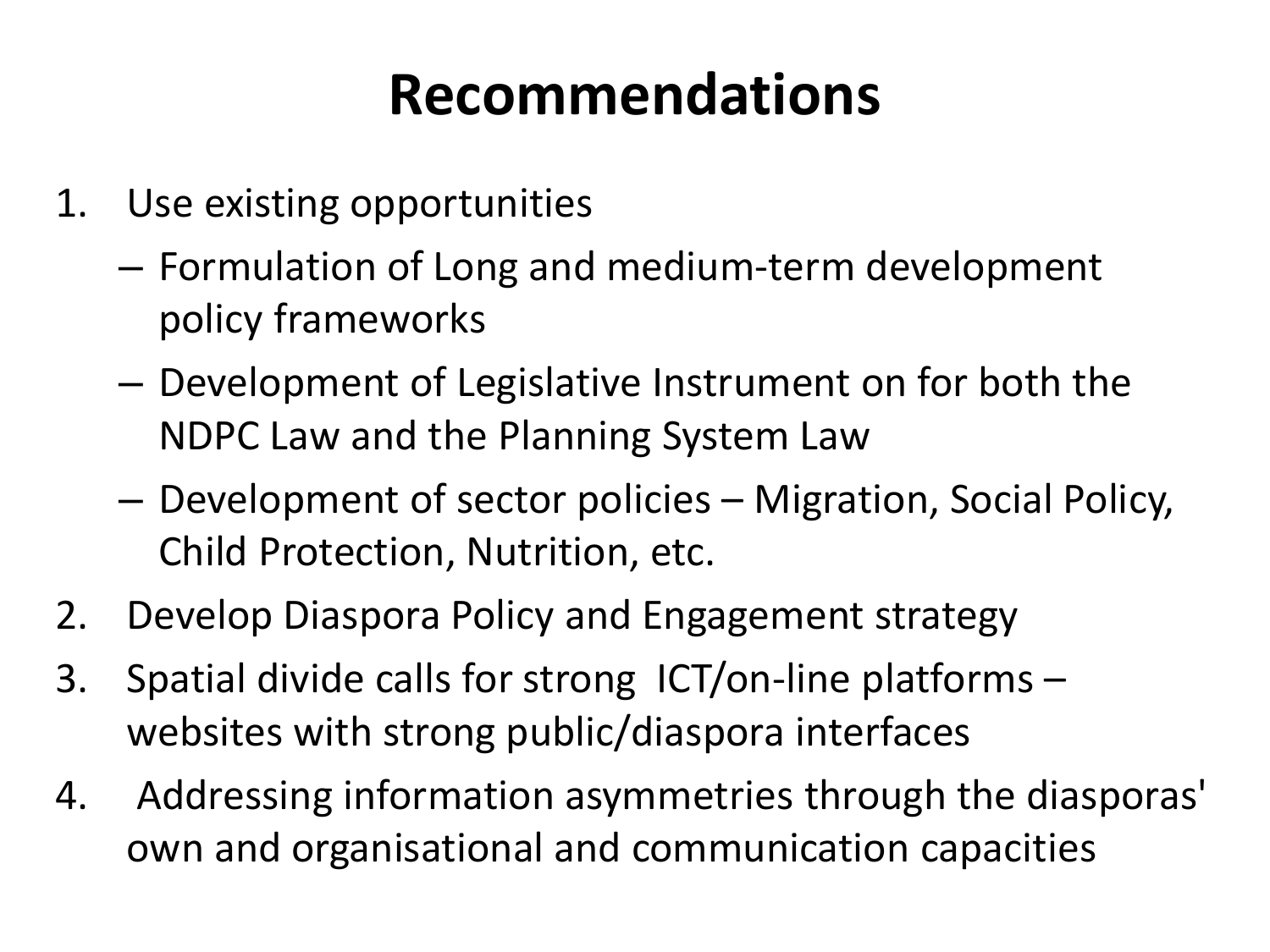- 5. Diaspora representation on National Development Planning Commission – Dialogue with Chairperson, sub-committees, own sub-committee?
- 6. Participation in the work of Cross-Sectoral Planning Groups
- 7. Clear institutional framework and coordination mechanisms
- 8. Strengthen Sector and District Response Desks? To facilitate direct and speedy engagement - websites, access to sector policies and plans, and district development plans, engagement calendars
- 9. Labour Migration Policy and Labour market information systems that is Diaspora sensitive (with integrity) – circular migration and reintegration programmes – Diasporas role
- 10. E- Governance Project and the Diaspora
- 11. Track progress and evaluate results the only true test for accountability !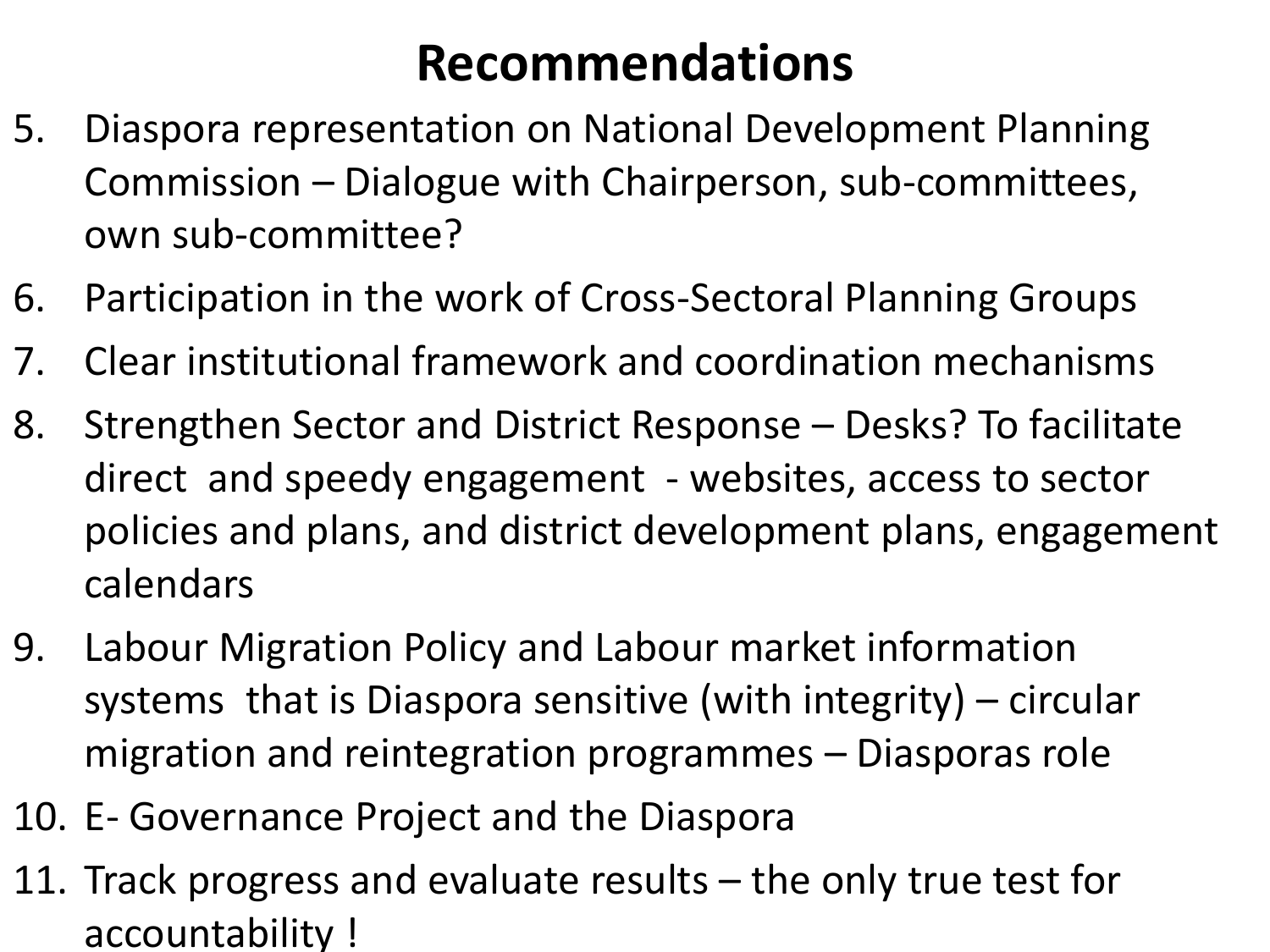- 12. Dialogue with Political Decision-makers is critical NDPC, cabinet to discuss the Migration Policy (Colloquium will hopefully provide a clear agenda for integration into the Policy as an instrument for engagement with PDMs) even though a specific Diaspora policy is needed to address the needs of the Diaspora in a holistic manner.
- 13. Clearing House for Innovation Needed! NDPC to spearhead and facilitate sector responses? STI Policy
- 14. Government Commitment? Limited responses from Government to integrate diasporas into national development strategies; GSGDA – only marginally mentioned as a resource for national development and poverty reduction.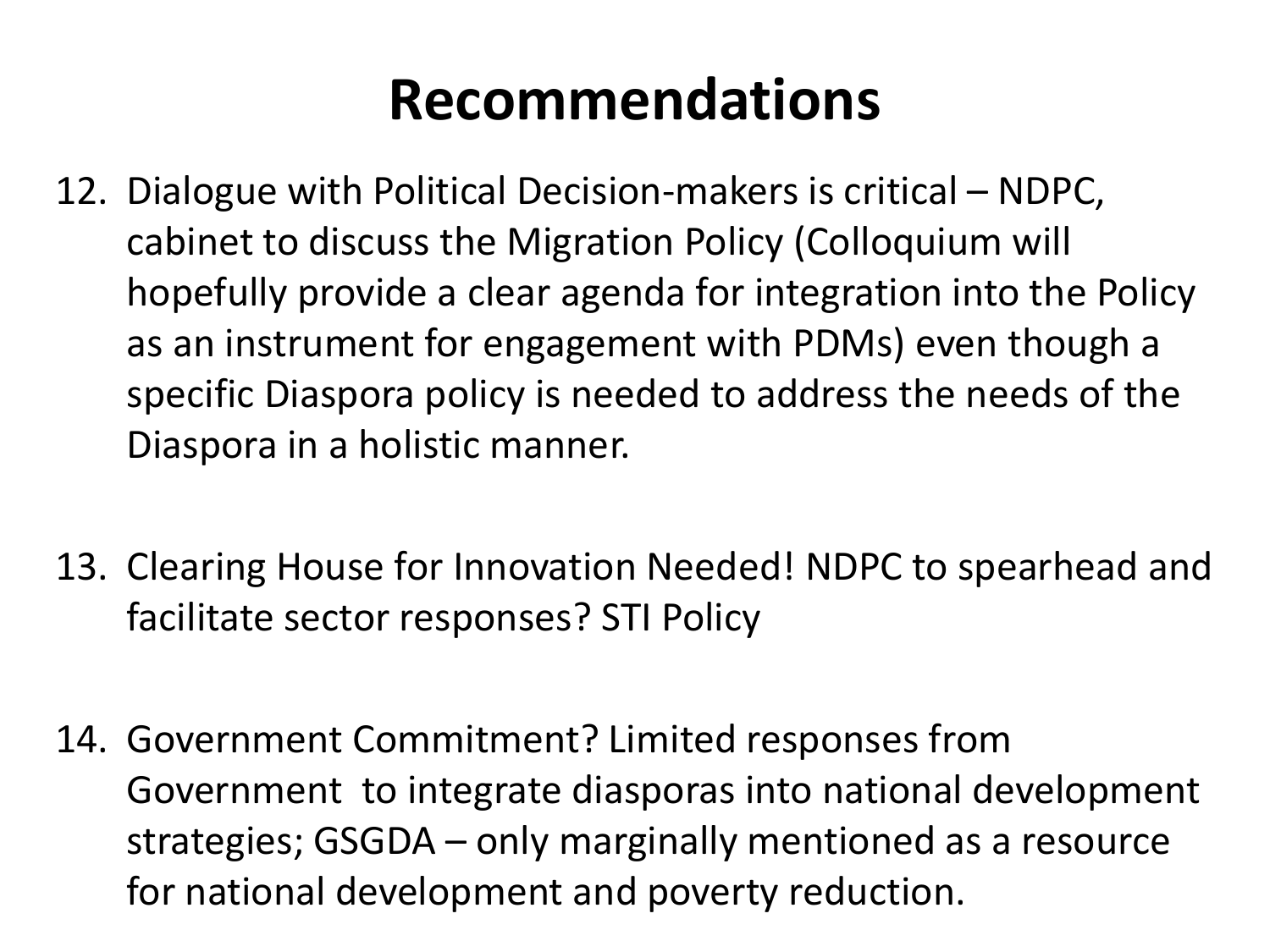- 15. NDPC to use the CSPG to provide the platform for national dialogue, policy, institutional and legal coherence, and support mainstreaming of migration, including Diaspora issues into national development planning – national and sector policies, sector and district plans, budgets, M/E
- 15. Dialogue so far seems to be focused on the economic, political rights/issues – need to focus on the social as well – eg. care drain, trans-national child caring arrangements and need for regulation, portability of social security/pensions, youth in the diaspora etc.